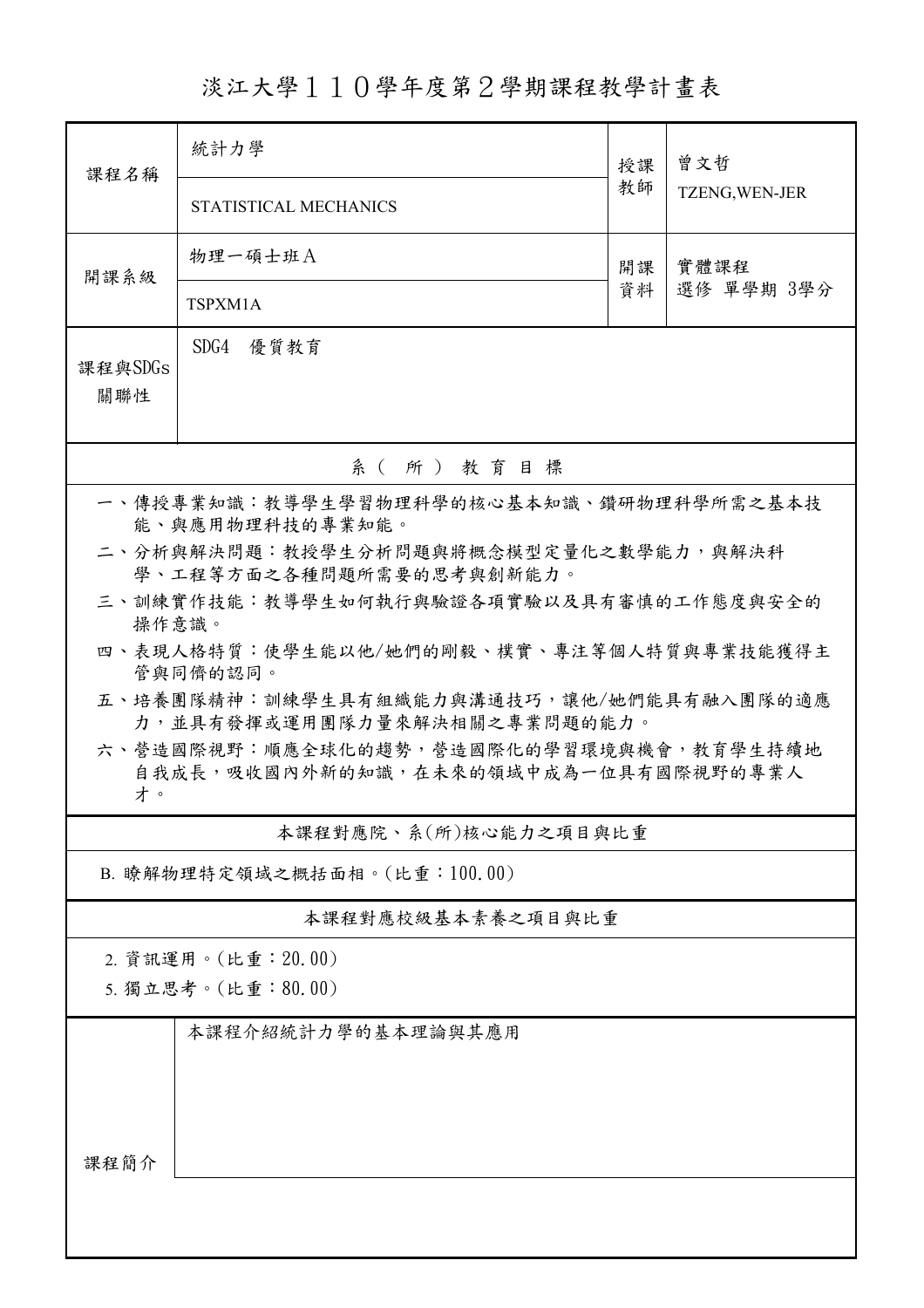|                                                                                                                                        | This course introduces the basic theory and applications of statistical<br>mechanics |                                                                                                         |            |                                                                    |      |  |  |
|----------------------------------------------------------------------------------------------------------------------------------------|--------------------------------------------------------------------------------------|---------------------------------------------------------------------------------------------------------|------------|--------------------------------------------------------------------|------|--|--|
| 本課程教學目標與認知、情意、技能目標之對應                                                                                                                  |                                                                                      |                                                                                                         |            |                                                                    |      |  |  |
| 將課程教學目標分別對應「認知 (Cognitive)」、「情意 (Affective)」與「技能(Psychomotor)」<br>的各目標類型。                                                              |                                                                                      |                                                                                                         |            |                                                                    |      |  |  |
| 一、認知(Cognitive):著重在該科目的事實、概念、程序、後設認知等各類知識之學習。<br>二、情意(Affective):著重在該科目的興趣、倫理、態度、信念、價值觀等之學習。<br>三、技能(Psychomotor):著重在該科目的肢體動作或技術操作之學習。 |                                                                                      |                                                                                                         |            |                                                                    |      |  |  |
| 序<br>號                                                                                                                                 |                                                                                      | 教學目標(中文)                                                                                                |            | 教學目標(英文)                                                           |      |  |  |
|                                                                                                                                        |                                                                                      | 1. 理解熱力學的基本原理。<br>2. 理解統計力學的基本原理。                                                                       |            | 1. To understand the basic principles of<br>thermodynamics.        |      |  |  |
|                                                                                                                                        | 3. 瞭解一些基本的可精確解統計物<br>理系統的解及其性質。                                                      |                                                                                                         |            | 2. To understand the basic principles of statistical<br>mechanics. |      |  |  |
|                                                                                                                                        |                                                                                      | 3. To understand the solutions and properties of<br>some basic exactly<br>solvable statistical systems. |            |                                                                    |      |  |  |
| 教學目標之目標類型、核心能力、基本素養教學方法與評量方式                                                                                                           |                                                                                      |                                                                                                         |            |                                                                    |      |  |  |
| 序<br>·<br>號                                                                                                                            | 目標類型                                                                                 | 院、系(所) <br>核心能力                                                                                         | 校級<br>基本素養 | 教學方法                                                               | 評量方式 |  |  |
| -1                                                                                                                                     | 認知                                                                                   | B                                                                                                       | 25         | 講述                                                                 | 測驗   |  |  |
| 授課進度表                                                                                                                                  |                                                                                      |                                                                                                         |            |                                                                    |      |  |  |
| 週次                                                                                                                                     | 日期起訖                                                                                 |                                                                                                         |            | 內 容 (Subject/Topics)                                               | 備註   |  |  |
|                                                                                                                                        | $111/02/21$ ~<br>111/02/25                                                           | Classical Thermodynamics                                                                                |            |                                                                    |      |  |  |
|                                                                                                                                        | $111/02/28$ ~<br>111/03/04                                                           | Classical Thermodynamics                                                                                |            |                                                                    |      |  |  |
|                                                                                                                                        | $111/03/07$ ~<br>111/03/11                                                           | Applications of Classical Thermodynamics                                                                |            |                                                                    |      |  |  |
|                                                                                                                                        | $111/03/14$ ~<br>111/03/18                                                           | Core Ideas of Statistical Thermodynamics                                                                |            |                                                                    |      |  |  |
|                                                                                                                                        | $111/03/21$ ~<br>111/03/25                                                           | Statistical Thermodynamics of a System of Harmonic<br>Oscillators                                       |            |                                                                    |      |  |  |
| 6                                                                                                                                      | $111/03/28$ ~<br>111/04/01                                                           | The Boltzmann Factor and the Canonical Partition<br>Function                                            |            |                                                                    |      |  |  |
|                                                                                                                                        | $111/04/04$ ~<br>111/04/08                                                           |                                                                                                         | 教學行政觀摩     |                                                                    |      |  |  |
|                                                                                                                                        | $111/04/11$ ~<br>111/04/15                                                           | The Grand Canonical Ensemble and Grand Partition<br>Function                                            |            |                                                                    |      |  |  |
| $\mathbf Q$                                                                                                                            | $111/04/18$ ~<br>111/04/22                                                           | Statistical Models of Entropy                                                                           |            |                                                                    |      |  |  |
|                                                                                                                                        |                                                                                      |                                                                                                         |            |                                                                    |      |  |  |